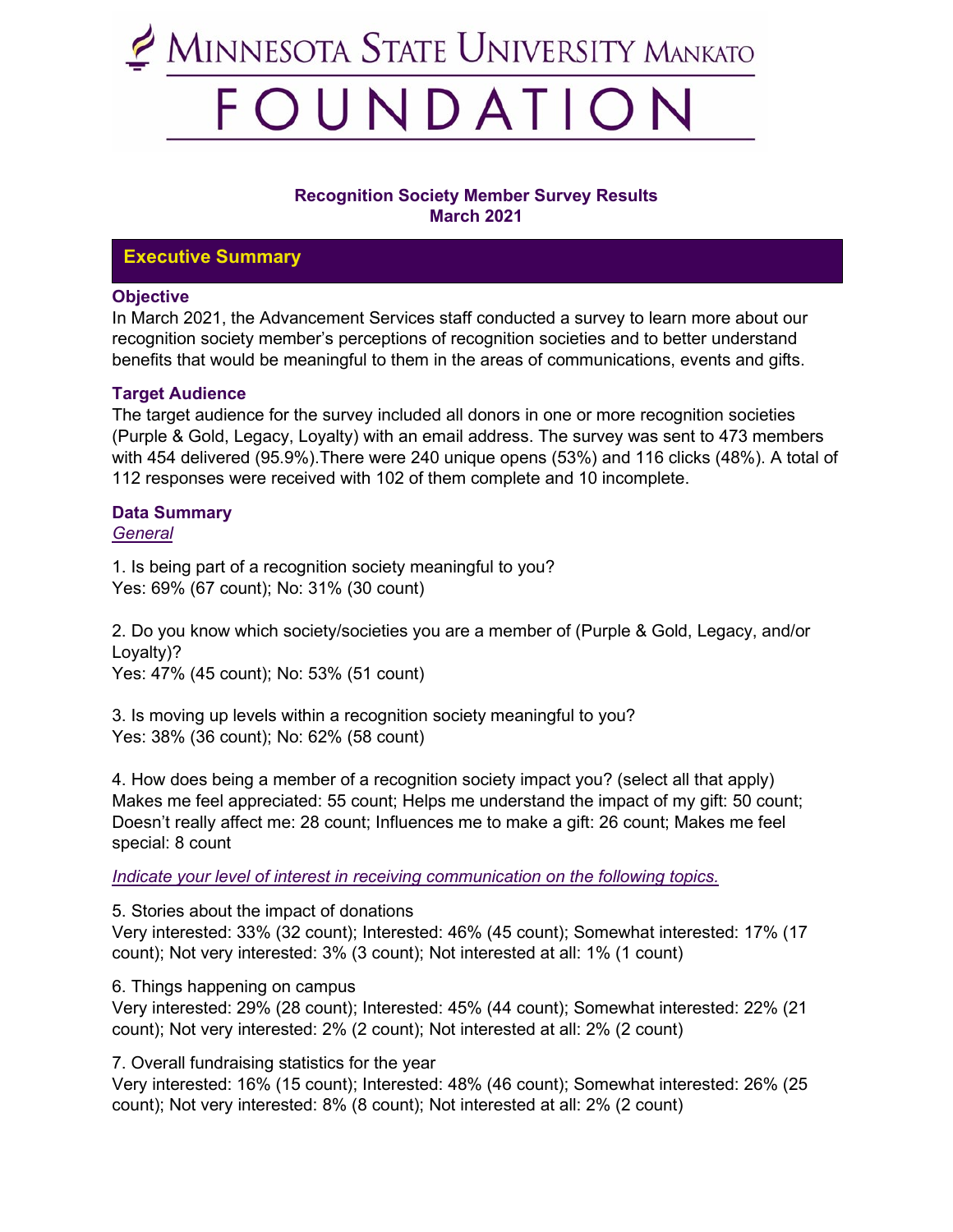8. Statistics on the society (such as number of members, cumulative giving, number of new members, etc.)

Very interested: 16% (15 count); Interested: 40% (39 count); Somewhat interested: 23% (22 count); Not very interested: 13% (13 count); Not interested at all: 8% (8 count)

9. Priority access to University announcements

Very interested: 17% (16 count); Interested: 38% (36 count); Somewhat interested: 19% (18 count); Not very interested: 18% (17 count); Not interested at all: 9% (9 count)

10. Stories about recognition society members

Very interested: 9% (9 count); Interested: 36% (35 count); Somewhat interested: 34% (33 count); Not very interested: 11% (11 count); Not interested at all: 9% (9 count)

11. How would you like to receive communications from us? Emailed: 59% (58 count); Mailed and emailed: 25% (24 count); No preference: 11% (11 count); Mailed: 5% (5 count)

*Indicate your likeliness of attending the following types of events.*

12. Theatre Events

Very likely: 26% (25 count); Likely: 23% (22 count); Somewhat likely: 18% (17 count); Not very likely: 24% (23 count); Not likely at all: 9% (9 count)

13. Athletic Events

Very likely: 22% (21 count); Likely: 19% (18 count); Somewhat likely: 14% (13 count); Not very likely: 20% (19 count); Not likely at all: 26% (25 count)

#### 14. Meetings with Students

Very likely: 11% (10 count); Likely: 29% (27 count); Somewhat likely: 25% (23 count); Not very likely: 22% (20 count); Not likely at all: 14% (13 count)

15. Behind-the-Scenes Tours

Very likely: 10% (10 count); Likely: 25% (24 count); Somewhat likely: 24% (23 count); Not very likely: 22% (21 count); Not likely at all: 19% (18 count)

16. Exclusive pre-event access (i.e. meet coaches and captains, meet director and actors, meet faculty and researchers)

Very likely: 14% (13 count); Likely: 19% (18 count); Somewhat likely: 22% (21 count); Not very likely: 26% (24 count); Not likely at all: 19% (18 count)

17. Programs about campus activities

Very likely: 9% (9 count); Likely: 23% (22 count); Somewhat likely: 34% (33 count); Not very likely: 23% (22 count); Not likely at all: 10% (10 count)

18. Speakers sharing research/projects

Very likely: 10% (9 count); Likely: 21% (20 count); Somewhat likely: 33% (31 count); Not very likely: 24% (23 count); Not likely at all: 12% (11 count)

19. Meetings with Leadership

Very likely: 12% (11 count); Likely: 14% (13 count); Somewhat likely: 28% (27 count); Not very likely: 29% (28 count); Not likely at all: 18% (17 count)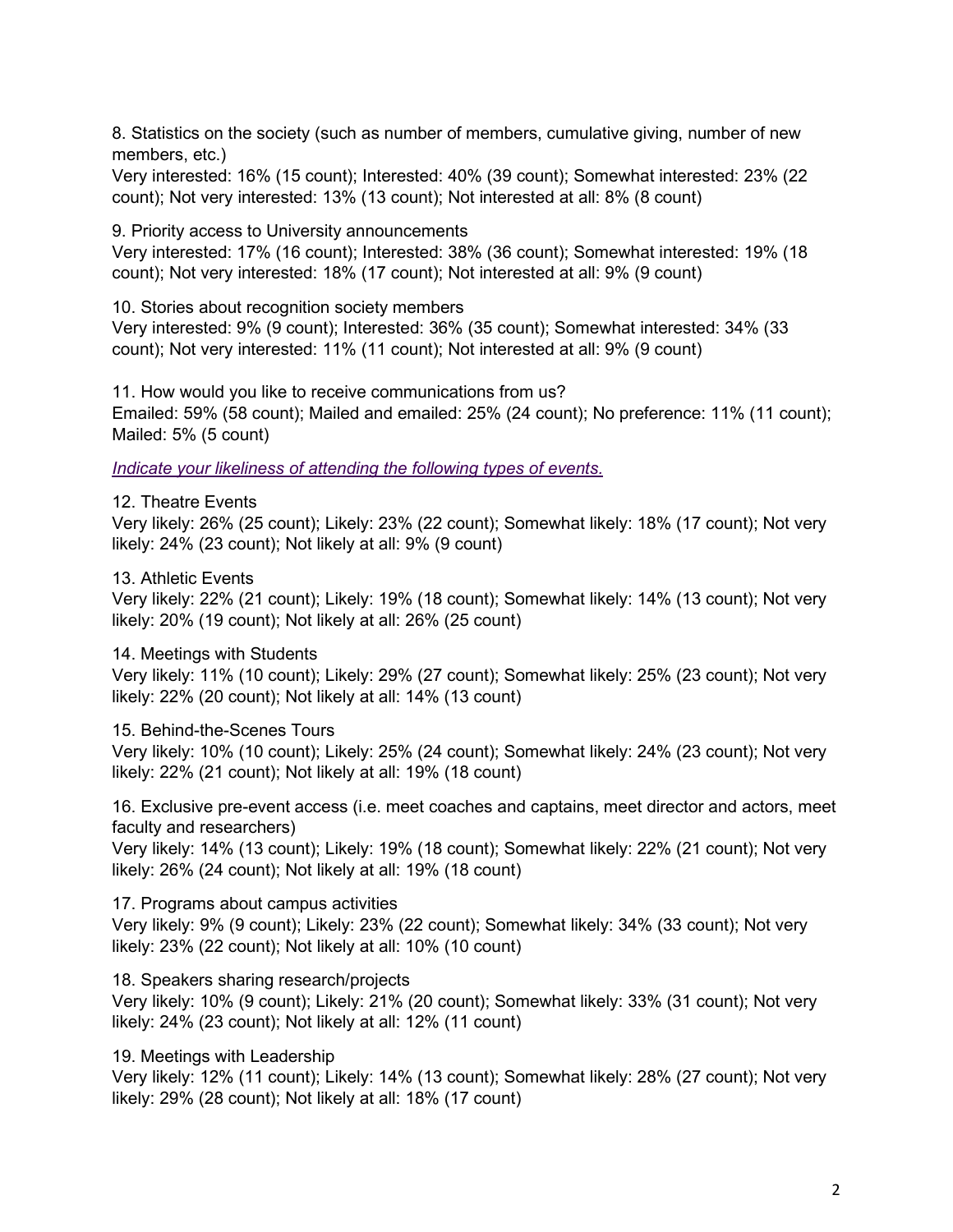20. Events that include recognition (i.e. walk on field/court/rink at halftime, stand at intermission) Very likely: 6% (6 count); Likely: 8% (8 count); Somewhat likely: 10% (9 count); Not very likely: 43% (41 count); Not likely at all: 33% (31 count)

21. Which event format would you likely attend? Both in-person and virtual: 51% (47 count); In-person only: 24% (22 count); Neither: 14% (13 count); Virtual only: 12% (11 count)

22. How does the number of attendees of an in-person event impact your decision to attend? I like both small and large events: 63% (60 count); I am not able to attend in-person events: 15% (14 count); I only like small events: 12% (11 counts); I don't like to attend in-person events: 10% (9 count); I only like large event: 1% (1 count)

*Indicate how meaningful it would be to receive the following gifts*

23. Free parking for occasional use

Very meaningful: 34% (33 count); Meaningful: 27% (26 count); Somewhat meaningful: 16% (15 count); Not very meaningful: 6% (6 count); Not meaningful at all: 17% (16 count)

24. Discount on apparel and gifts

Very meaningful: 14% (14 count); Meaningful: 25% (24count); Somewhat meaningful: 20% (19 count); Not very meaningful: 19% (18 count); Not meaningful at all: 23% (22 count)

25. Recognition gift (award, plaque, certificate)

Very meaningful: 10% (10 count); Meaningful: 28% (27 count); Somewhat meaningful: 19% (19 count); Not very meaningful: 20% (20 count); Not meaningful at all: 22% (22 count)

26. Student artwork or other items created by students

Very meaningful: 10% (10 count); Meaningful: 24% (23 count); Somewhat meaningful: 34% (33 count); Not very meaningful: 15% (14 count); Not meaningful at all: 17% (16 count)

27. Branded gifts (pens, stationery, drinkware, lapel pins, socks, hats, etc.) Very meaningful: 7% (7 count); Meaningful: 26% (25 count); Somewhat meaningful: 27% (26 count); Not very meaningful: 19% (18 count); Not meaningful at all: 22% (21 count)

28. Access to Memorial Library

Very meaningful: 14% (13 count); Meaningful: 19% (18 count); Somewhat meaningful: 19% (18 count); Not very meaningful: 22% (21 count); Not meaningful at all: 27% (26 count)

## 29. Artwork of campus

Very meaningful: 7% (7 count); Meaningful: 23% (22 count); Somewhat meaningful: 28% (27 count); Not very meaningful: 22% (21 count); Not meaningful at all: 19% (18 count)

30. Voucher for free meal at University Dining

Very meaningful: 8% (8 count); Meaningful: 22% (21 count); Somewhat meaningful: 25% (24 count); Not very meaningful: 17% (16 count); Not meaningful at all: 29% (28 count)